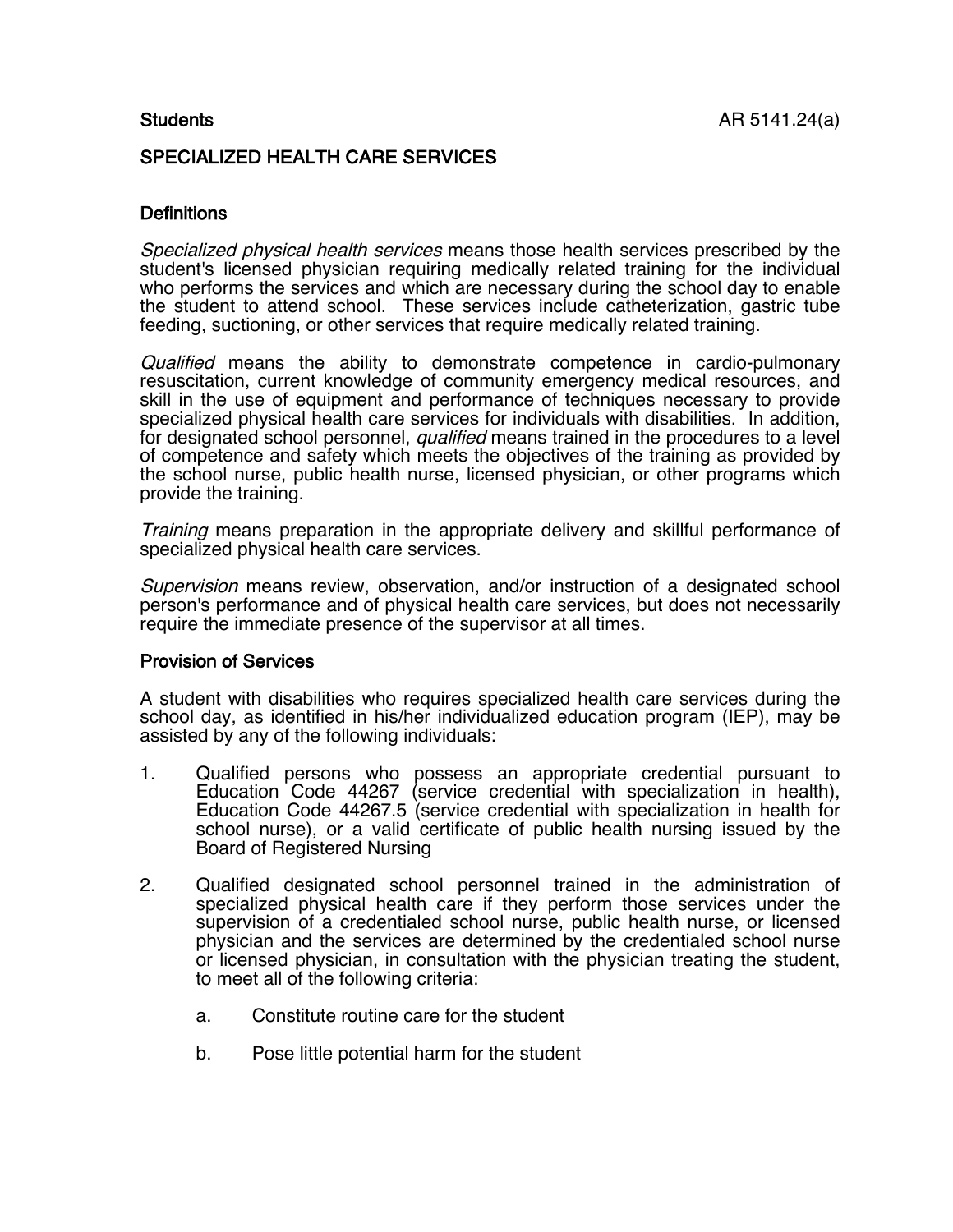# SPECIALIZED HEALTH CARE SERVICES (continued)

- c. Are performed with predictable outcomes, as defined in the student's IEP
- d. Do not require a nursing assessment, interpretation, or decision making by the designated school personnel

Specialized health care or other services that require medically related training shall be provided pursuant to Education Code 49423. (Education Code 49423.5)

Schools shall provide appropriate accommodations for safety and necessary physical care services. The student's personal privacy and dignity shall be assured.

A qualified school nurse, public health nurse, or licensed physician responsible for supervising the physical health care of students with disabilities in the school setting shall:

1. Coordinate the health care services to the students with disabilities on the school site

- 2. Consult with appropriate personnel regarding management of health care services for students with disabilities
- 3. Make appropriate referrals and maintain communication with health agencies providing care to students with disabilities
- 4. Maintain or review licensed physician and parent/guardian requests and daily documentation records

The licensed physician of a student with disabilities who is required to receive physical health care services shall provide a written statement detailing the procedure and time schedule by which such procedures are to be given. In addition, the student's parent/guardian shall provide a written statement indicating his/her desire that the district assist the student in the matters set forth in the physician's statement and granting consent for the delivery of such services.

For each student with disabilities, the district shall maintain the physician and parent/guardian statements, as well as the specific standardized procedures to be<br>used if used the contract of the contract of the contract of the contract of the contract of the contract of the contract of the contract of the contract of the contract of the contract of the contract of the contract of the contr services are provided. The district shall also maintain daily documentation of specific services provided and shall include the signatures of the personnel who performed the procedure. This documentation shall be maintained in accordance with the requirements for confidentiality of student records and shall be classified as mandatory interim student records.

Legal Reference: (see next page)